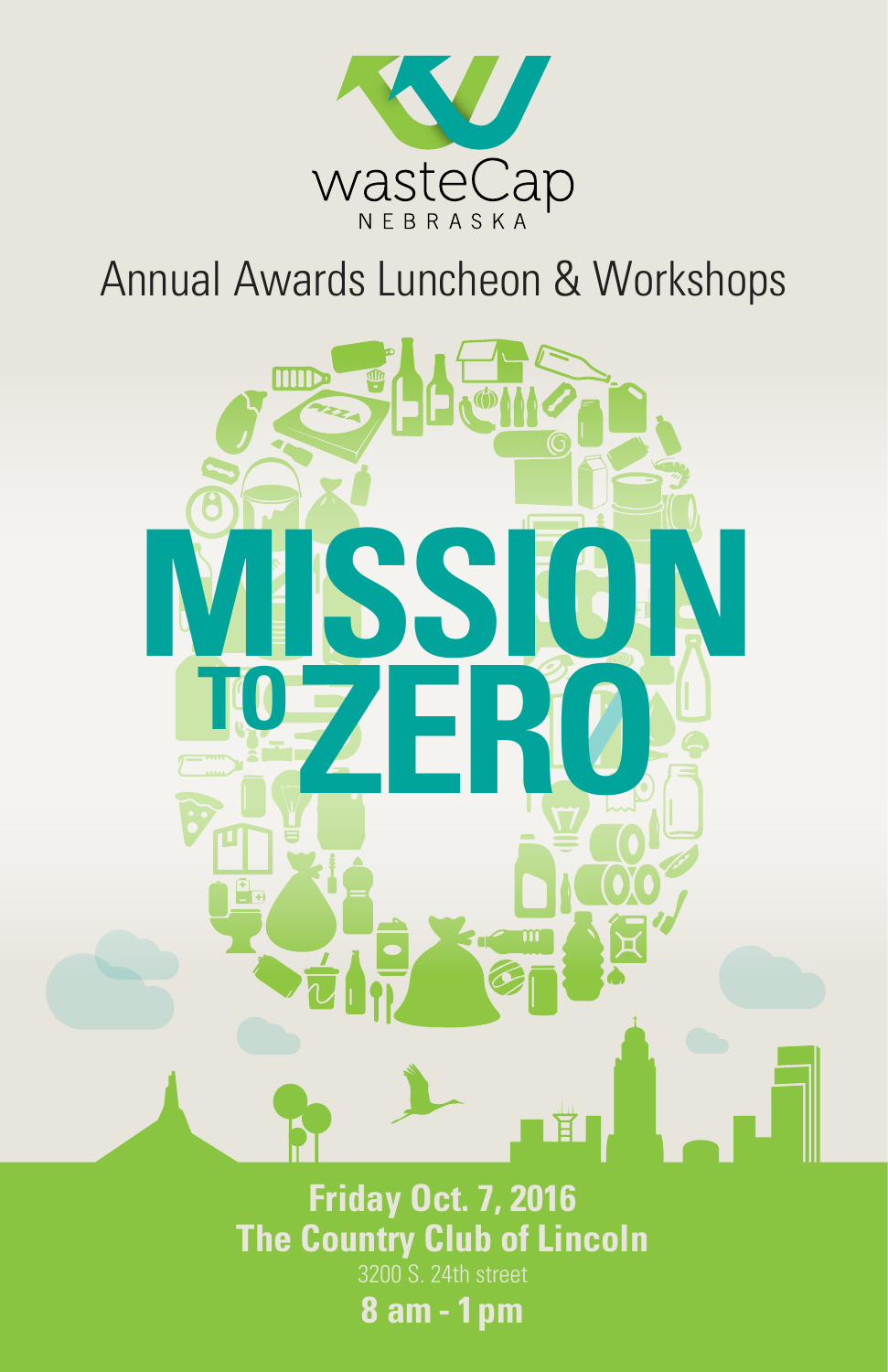

#### **Recycling by Design**

How government, industry and non-profits can come together to form an effective and sustainable recycling system in Nebraska.

How can we increase recycling and make it sustainable when prices for recycling commodities are at an all-time low? The answer lies in intentional statewide planning and design. This workshop will provide expertise on how to approach the development of Hub and Spoke systems, improve contamination rates, negotiate agreements, and provide effective incentives for recycling.



### **Will Sagar** Keynote Speaker & Workshop Presenter

Will Sagar is Executive Director with the Southeast Recycling Development Council. SERDC's mission is to unite industry, government , and non-government organizations to promote sustainable recycling in the SE. With a double major in Economics and Mathematics, Sagar has built and operated an excavation business, was the Solid Waste Director in North Carolina, and has started a number of different recycling programs.

#### **Zero Waste Business**

Achieve a 90% diversion of waste using the U.S. Zero Waste Business Council's Zero Waste Business Scorecard.

The Zero Waste Business workshop will focus on 12 credit areas including: redesign, recycling, leadership, innovation, reduce, training, closed loop system, reuse, hazardous waste prevention, diversion, compost and upstream management.



#### **Carrie Hakenkamp** Workshop Presenter

Carrie Hakenkamp has a Bachelor of Arts in Environmental Studies with an emphasis in Sociology from UNL and has been involved in recycling and environmental issues for over 20 years. She has been the Director of WasteCap Nebraska since 1998. She has earned certificates in zero waste community planning and is a certified Zero Waste Business Associate with the US Zero Waste Business Council.





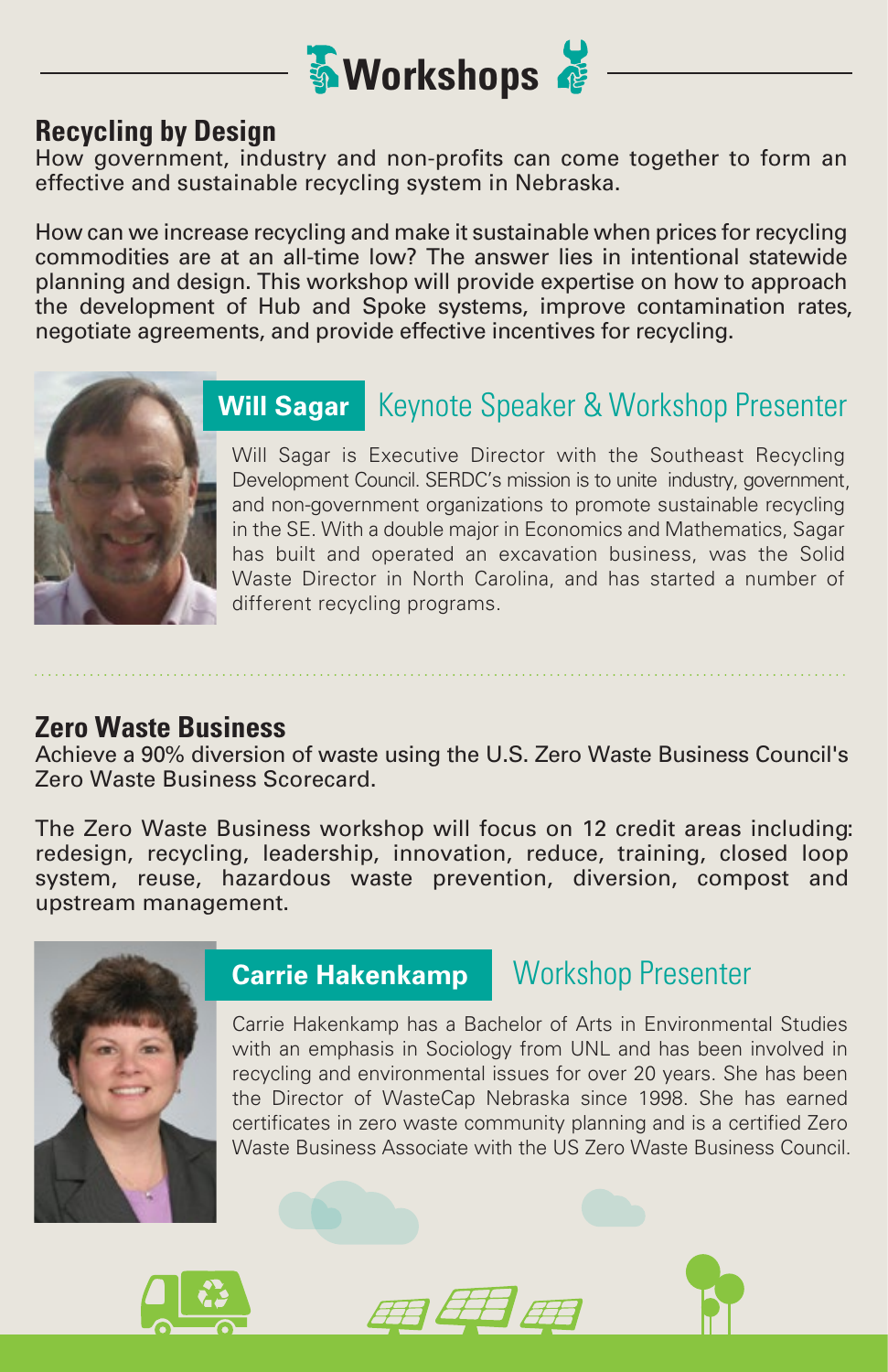## **Sponsorship Opportunities**

#### **Corporate Sponsors**  $$5000$

Corporate sponsors receive recognition in all printed and electronic materials; a table for 8 at the luncheon; 8 tickets for a workshop; recognition during the program; logo on name tags, table tents and award videos; and a sponsor spotlight article on our website and newsletter.

#### **Speaker Sponsors** \$2500

Speaker sponsors receive 4 lunches and 4 tickets for a workshop; recognition during the program; logo in electronic presentations and on table tents; and a sponsor spotlight article on our website and newsletter.

#### **Workshop Sponsors** \$1000

Workshop sponsors receive 2 lunches and 2 tickets for a workshop; recognition during the program; logo in electronic presentation and on table tents; workshop presentations and a sponsor spotlight on our website.

#### **Award Sponsors**  $$1000$

Award sponsors receive 2 lunches and 2 tickets for a workshop; recognition during the program; logo in electronic presentation, table tents, award videos and award table signage and a sponsor spotlight on our website.

### **Supporter Sponsors**  $$500$

Supporter sponsors receive 1 lunch and 1 ticket for a workshop; recognition during the program; name on electronic materials and table tents.

### **Friends of WasteCap Sponsors** \$250

Friends of WasteCap sponsors receive recognition during the program; name on electronic materials and table tents.

**Individual Tickets**

| Lunch for WasteCap Member    | \$35 |
|------------------------------|------|
| <b>Lunch for Non-Members</b> | \$40 |
| Workshops                    | \$25 |

"Will Sagar is one of the most enthusiastic motivational speakers and researchers whose focus is on sustainability and economic impact of recycling in the environment."

> **E. Dustin Owens,** DPA Finance Officer at Metro Nashville/Davidson County